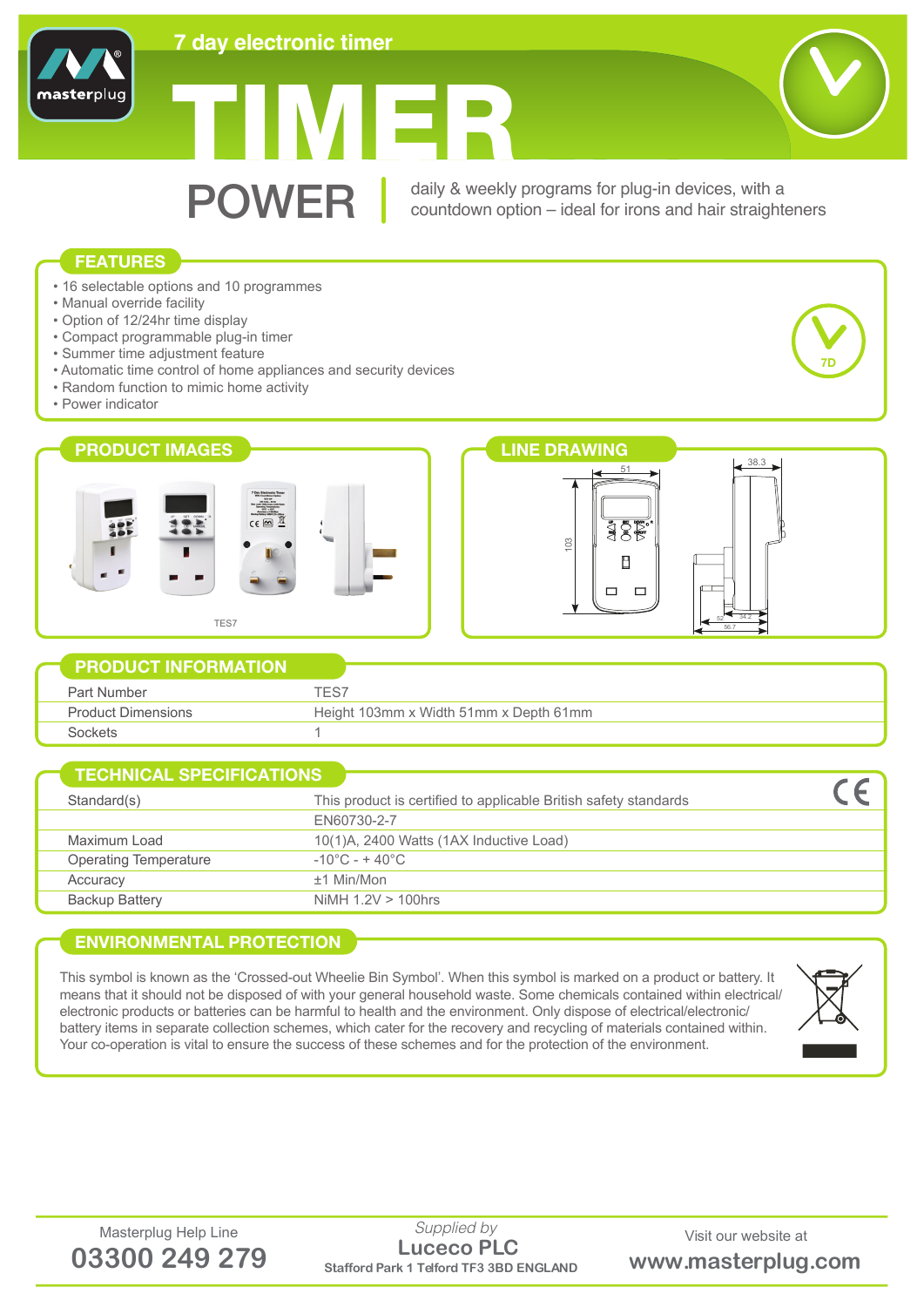# **INSTALLATION INSTRUCTIONS**

#### **IMPORTANT – PLEASE READ THESE INSTRUCTIONS CAREFULLY BEFORE USE AND KEEP FOR FUTURE REFERENCE.**

#### **Safety Warning**

Always use in accordance with these safety instructions. If in doubt consult a qualified electrician or contact our Technical Support service.

- $\bullet$  Do not exceed maximum load = 10(1) Amps, 2400 Watts
- Always ensure the appliance plug is fully inserted into the timer socket
- Do not immerse in water. If cleaning is required, removed from the socket and wipe with a dry cloth.
- Do not use if damaged
- Do not use with high current devices, heaters or motors
- Do not use with energy saving bulbs
- Keep out of sight and reach of children
- For indoor use only

#### **Product Operation**

**UP / DOWN** – Used to set timer and scroll through menus

**SET** – to confirm selection

**RND** – Random mode

**CD** – Count down mode

**Manual** – Used for manual on/off operation

**R** – Reset, to reset and clear the memory use a blunt instrument to press the reset button.

#### **Initial Set-up**

1. Plug the timer into a power socket and turn the power on. Leave for approximately 14 hours to charge the Memory Back-up battery.

2. Clear the timer memory by pressing the **R** button with a blunt object such as a pen or pencil after charging.

3. The timer is now ready to be set up for use.

#### **Setting the Current Time**

1. The time should be the default screen. If not, Press **UP** button or **DOWN** button until the word "**CLOCK**" displays in the LCD screen.

2. Press and hold the SET button for 2 seconds, the word "**SET**" will display and flash on the screen and the "**WEEK DAY**" in the top right corner of the screen will flash at same time.

3. Press UP button or DOWN button to set the "**WEEK DAY**". Press SET button once time and release, the week day will stop flashing and now the "**HOUR**" number will flash.

4. Press UP button or DOWN button to set the "**HOUR**". Press SET button once time and release, the hour will stop flashing and now the "**MINUTE**" number will flash.

5. Press UP button or DOWN button to set the "**MINUTE**". Press SET button once time and release, the time is now set.

6. To adjust the time, repeat above steps.

#### **12/24 Hour Display**

To change between 12 hr or 24hr operation press **SET** and **CD** together. "**AM**" or "**PM**" will appear on the screen for 12 hr operation.

#### **Summer Time Function**

To adjust the time between winter and summer press **SET** and **MANUAL** together.

For summer time the clock will advance one hour and "**S**" will appear on the screen to denote the summertime operation.

#### **Setting Programs**

When verifying your programs ensure that the settings do not overlap, especially when using the block option. If there are program settings overlapping, the timer ON or OFF will be executed according to program time, not by program number. Program OFF has the priority over program **ON**.

Programs will only operate when the timer is in **AUTO** mode.

1. Press **UP** button or **DOWN** button until the display shows 1 . The first ON setting can be made now.

2. Press SET button once, the word "**SE**T" will display and flash on the screen and the "**WEEK DAY**" in the top right corner of the screen will flash at same time.

You have the choice of selecting an individual day, all days in the week, or groups of days.

Selection 1 – Individual Days : MO, TU, WE, TH, FR, SA, SU

Selection 2 – Every Day : MO, TU, WE, TH, FR, SA, SU

Selection 3 – Week Days : MO, TU, WE, TH, FR

Selection 4 – Weekend : SA, SU

Selection 5 – Every Day, except Sunday : MO, TU, WE, TH, FR, SA

Selection 6 – Alternate Week Days : MO, WE, FR

Selection 7 – Even Week Days : TU, TH, SA

Selection 8 – Monday to Wednesday : MO, TU, WE

Selection 9 – Thursday to Saturday : TH, FR, SA

Selection 10 - Alternate Days : MO, WE, FR, SU

3.Press **UP** button or **DOWN** button to set the "**WEEK DAY**". Press **SET** button once time and release, the week day will stop flashing and now the "**HOUR**" number will flash.



Masterplug Help Line Supplied by Supplied by Visit our website at **03300 249 279 Stafford Park 1 Telford TF3 3BD ENGLAND www.masterplug.com Luceco PLC** *Supplied by*